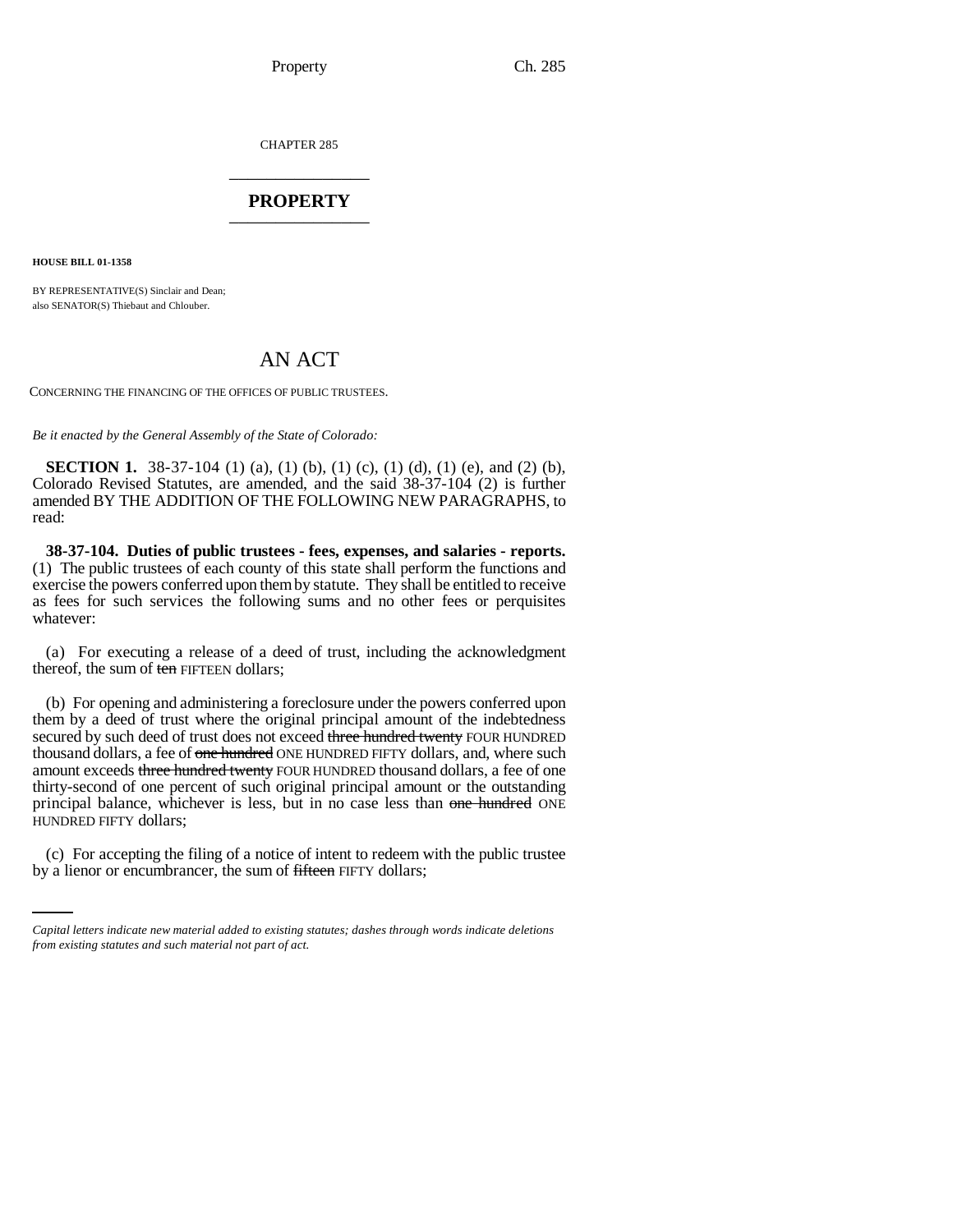(d) For processing and executing a certificate of redemption, including the acknowledgment thereof, to a person or entity redeeming pursuant to the provisions of section  $38-38-302$  (2) or  $38-38-402$ , the sum of ten THIRTY dollars;

(e) For executing a trustee's deed, including the acknowledgment thereof, the sum of ten THIRTY dollars;

(2) (b) For public trustees whose terms begin on or after July 1, 1998, BUT PRIOR TO JANUARY 1, 2003, the salary of the public trustee in the different counties of the state shall be fixed at the following amounts, to wit: In counties of the first and second class, thirty-two thousand dollars per annum for full-time public trustees and, in counties of the third class, eight thousand dollars per annum.

(b.3) FOR PUBLIC TRUSTEES WHOSE TERMS BEGIN ON OR AFTERJANUARY 1, 2003, THE SALARY OF THE PUBLIC TRUSTEE IN THE DIFFERENT COUNTIES OF THE STATE SHALL BE FIXED AT THE FOLLOWING AMOUNTS, TO WIT: IN COUNTIES OF THE FIRST AND SECOND CLASS, FORTY-EIGHT THOUSAND FIVE HUNDRED DOLLARS PER ANNUM, AND IN COUNTIES OF THE THIRD CLASS, TWELVE THOUSAND FIVE HUNDRED DOLLARS PER ANNUM.

(b.5) PUBLIC TRUSTEES IN COUNTIES OF THE SECOND CLASS WHOSE TERMS BEGIN ON OR AFTER JANUARY 1, 2003, MAY COLLECT BENEFITS IN ADDITION TO THEIR SALARY THAT DO NOT EXCEED BENEFITS RECEIVED BY OTHER ELECTED COUNTY OFFICERS WITHIN THEIR COUNTY.

**SECTION 2.** 38-37-105 (1) (c), Colorado Revised Statutes, is amended to read:

**38-37-105. Classification of counties for purposes of regulating fees and salaries of public trustees.** (1) For the purpose of providing for and regulating the fees and salaries of public trustees, the said several counties of this state are classified with reference to population and divided into three classes, as follows:

(c) Class 3: Alamosa, Archuleta, Baca, Bent, CITY AND COUNTY OF BROOMFIELD, Chaffee, Cheyenne, Clear Creek, Conejos, Costilla, Crowley, Custer, Delta, Dolores, Douglas, Eagle, Elbert, Fremont, Garfield, Gilpin, Grand, Gunnison, Hinsdale, Huerfano, Jackson, Kiowa, Kit Carson, Lake, La Plata, Las Animas, Lincoln, Logan, Mineral, Moffat, Montezuma, Montrose, Morgan, Otero, Ouray, Park, Phillips, Pitkin, Prowers, Rio Blanco, Rio Grande, Routt, Saguache, San Juan, San Miguel, Sedgwick, Summit, Teller, Washington, and Yuma.

**SECTION 3.** 38-37-105 (1) (b) and (1) (c), Colorado Revised Statutes, are amended to read:

**38-37-105. Classification of counties for purposes of regulating fees and salaries of public trustees.** (1) For the purpose of providing for and regulating the fees and salaries of public trustees, the said several counties of this state are classified with reference to population and divided into three classes, as follows:

(b) Class 2: Adams, Arapahoe, Boulder, DOUGLAS, El Paso, Jefferson, Larimer, Mesa, Pueblo, and Weld;